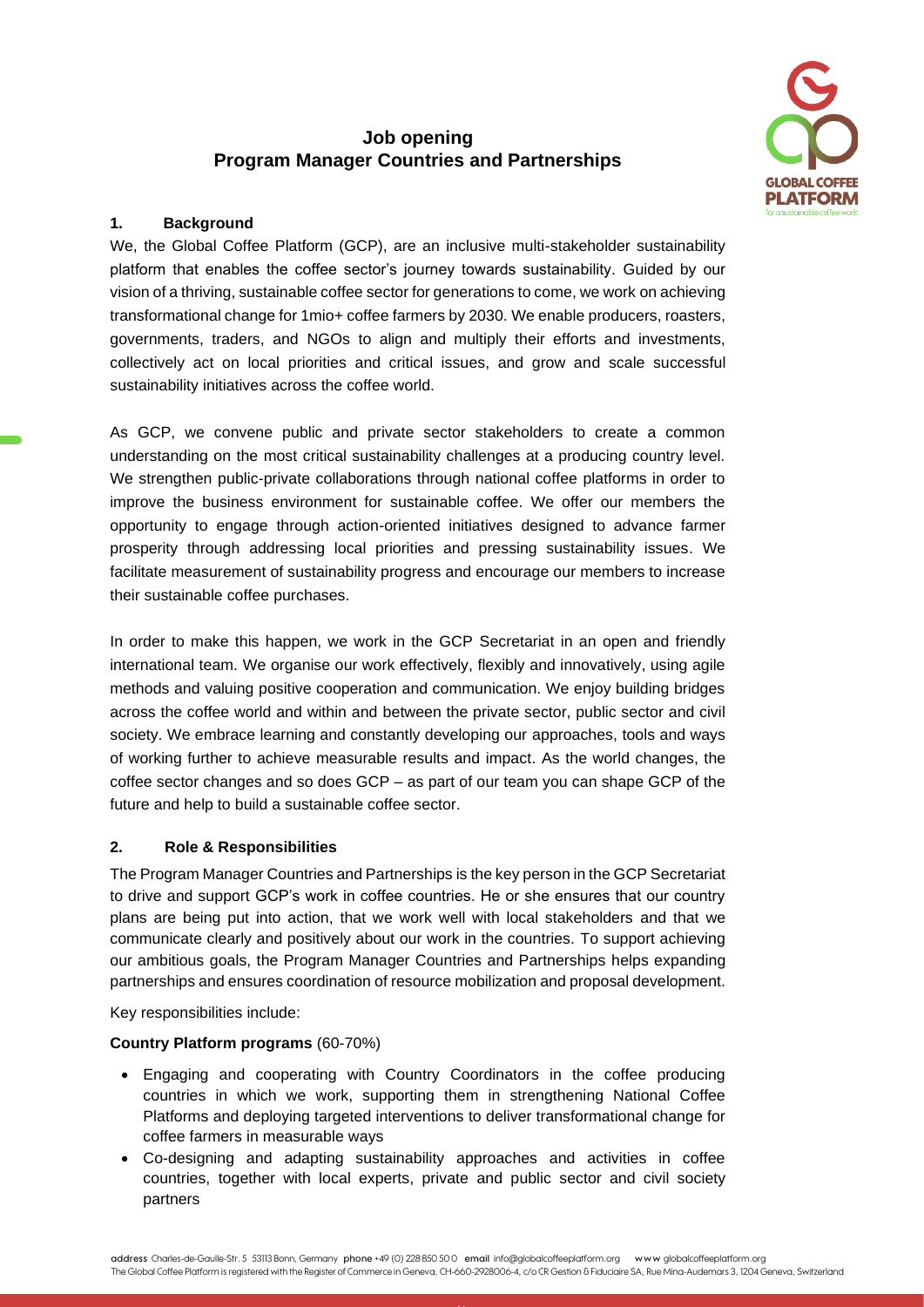

- Tracking the progress and monitoring the delivery and performance of the country plans
- Coordinating and supporting reporting and internal & external communication
- Overseeing utilization of budgets allocated to country teams
- Fostering collaboration between Country Platforms across continents to accelerate growth and performance; further develop GCP's Learning & Exchange program
- Conceptualizing and organizing innovative learning pathways and events in-country and internationally
- Supporting the refinement and further development of our tools that help to increase the sustainability of the coffee sector, and promote their use between Country Platforms, GCP Members and other partners
- Possibly, supporting the start of our work in new countries

# **Partnership development** (30-40%)

- Building and expanding partnerships with partners and donors in support of Country Platform programs
- Coordinating and supporting collaboration between Country Platforms and strategic partners, donors at global level
- Coordinating and supporting grant proposal writing
- Supporting relationship development with new partners and donors, in close collaboration with global and country colleagues

The Program Manager Countries and Partnerships reports to the Director Programs and Corporate Partnerships and closely collaborates with the Communication Manager, the Manager Member Relations and Corporate Partnerships and the Fundraising Manager.

# **3. Profile & qualifications**

For the Program Manager Countries and Partnerships, we are looking for an individual with the following experiences and skills:

### **Knowledge and experience**

- Bachelors or Master's degree in a relevant subject (for instance, Economics, Business Administration, International Development, International Relations, Social Science, Agriculture or similar).
- At least five years of working experience in project management in the private sector or not-for-profit sector and/or partnership development in related fields
- Relevant experience working with several stakeholders/countries across organizations and partners
- Ideally, work experience in the coffee sector and/or coffee producing countries, or with other agriculture commodities
- Ideally, track record in cooperation with (public) donors
- Ideally, work experience in multi-stakeholder / membership organisations.

### **Skills and abilities**

- Excellent communicator and networker with positive and pragmatic thinking
- Dedicated team player with fresh and innovative ideas and interest to take responsibility and support GCP in its development